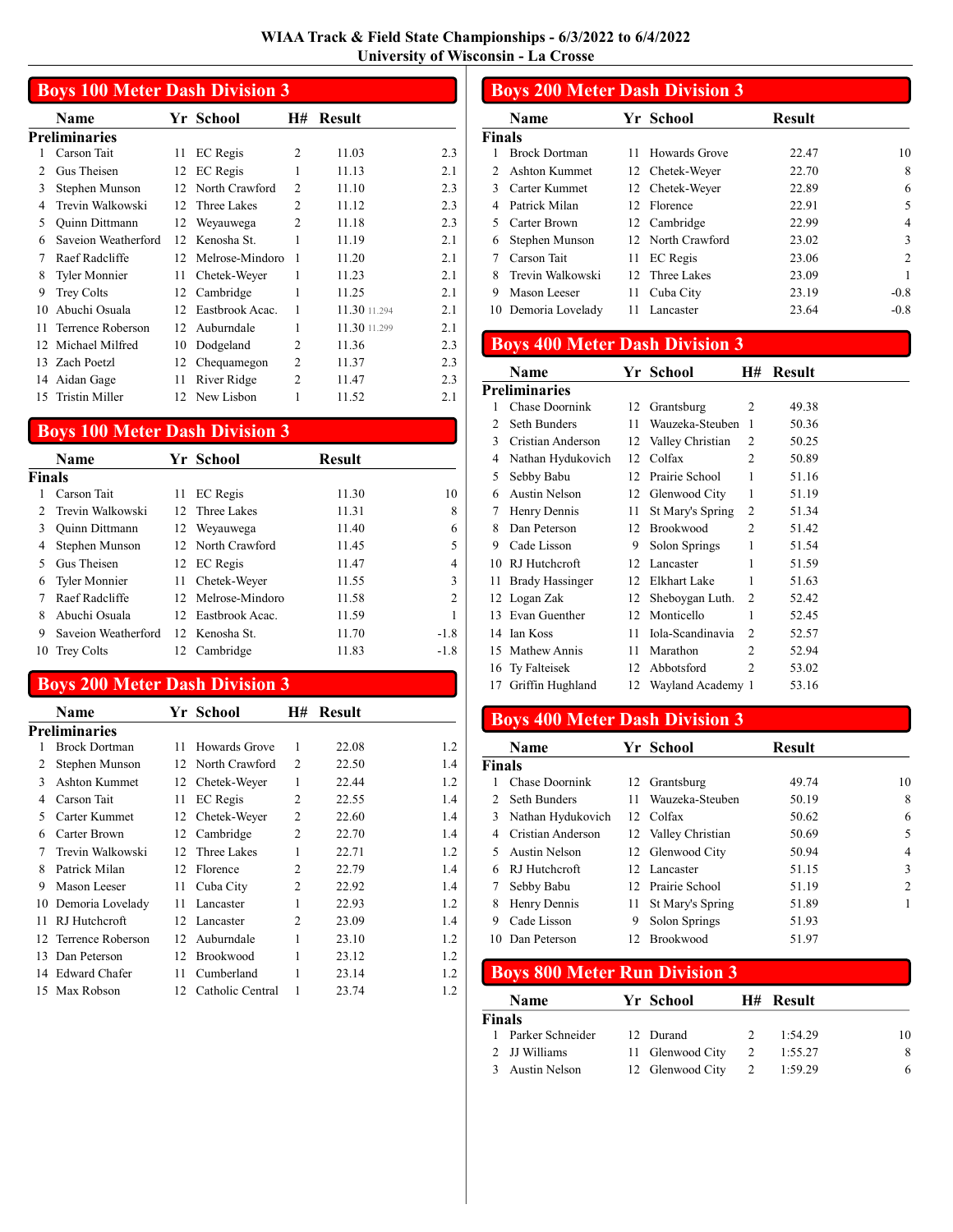#### Finals ... (Boys 800 Meter Run Division 3)

|    | <b>Name</b>          |                 | Yr School        | H# | <b>Result</b> |                |
|----|----------------------|-----------------|------------------|----|---------------|----------------|
| 4  | <b>Taytor Lowry</b>  |                 | 12 Neillsville   | 2  | 2:00.16       | 5              |
| 5  | Evan Guenther        | 12              | Monticello       | 2  | 2:00.24       | 4              |
| 6  | Kevin Carroll        | 12 <sup>1</sup> | Whitehall        | 2  | 2:00.27       | 3              |
| 7  | Henry Dennis         | 11              | St Mary's Spring | 2  | 2:01.24       | $\overline{2}$ |
| 8  | Adam Eiden           | 11              | Pacelli          | 1  | 2:01.27       | 1              |
| 9  | Blake Lobner         | 11              | Assumption       | 1  | 2:02.08       |                |
| 10 | Mason Brown          | 12              | Unity            | 2  | 2:02.56       |                |
| 11 | Ethan David          |                 | 12 Necedah       | 1  | 2:04.37       |                |
|    | 12 Alexander Groppel | 10              | St Mary Catholic | 1  | 2:05.19       |                |
| 13 | <b>Rhett Reuter</b>  | 12.             | Darlington       | 2  | 2:06.23       |                |
|    | 14 Dan Simonis       | 10              | Rosholt          | 1  | 2:06.27       |                |
| 15 | Hunter Taddy         | 10              | Reedsville       | 1  | 2:10.72       |                |
|    | Owen Klaus           | 11              | Ozaukee          | 2  | DNF           |                |

#### Boys 1600 Meter Run Division 3

|               | Name                |    | Yr School           | Result  |                |
|---------------|---------------------|----|---------------------|---------|----------------|
| <b>Finals</b> |                     |    |                     |         |                |
|               | Parker Schneider    |    | 12 Durand           | 4:17.79 | 10             |
| 2             | Dan Anderson        |    | 12 McDonell Central | 4:21.80 | 8              |
| 3             | Adam Eiden          | 11 | Pacelli             | 4:23.11 | 6              |
| 4             | <b>Taytor Lowry</b> | 12 | Neillsville         | 4:23.22 | 5              |
| 5             | Will Gerber         | 12 | Grantsburg          | 4:23.50 | 4              |
| 6             | <b>Rhett Reuter</b> | 12 | Darlington          | 4:26.83 | 3              |
| 7             | Connor Sheahan      | 11 | Athens              | 4:31.35 | $\overline{c}$ |
| 8             | Nick Stitzer        | 11 | Riverdale           | 4:32.00 | 1              |
| 9             | Nolan Reese         | 11 | Kickapoo/LF         | 4:32.44 |                |
| 10            | Andrew Scheer       | 11 | Columbus Cath.      | 4:33.19 |                |
| 11            | Evan Guenther       | 12 | Monticello          | 4:34.72 |                |
|               | 12 Davis Behler     | 11 | Kohler              | 4:35.08 |                |
|               | 13 Austin Zamorano  | 12 | Horicon             | 4:43.19 |                |
|               | 14 Taylor Karcz     | 9  | Crandon             | 4:43.95 |                |
|               | 15 Ryan Jacoby      | 12 | Roncalli            | 4:52.65 |                |
|               |                     |    |                     |         |                |

### Boys 3200 Meter Run Division 3

|        | Name                |    | Yr School        | <b>Result</b> |                |
|--------|---------------------|----|------------------|---------------|----------------|
| Finals |                     |    |                  |               |                |
|        | Parker Schneider    |    | 12 Durand        | 9:18.51       | 10             |
| 2      | Dan Anderson        | 12 | McDonell Central | 9:26.14       | 8              |
| 3      | Wesley Pronschinske | 11 | Cochrane-FC      | 9:30.40       | 6              |
| 4      | Charlie Vater       | 10 | Iola-Scandinavia | 9:30.54       | 5              |
| 5      | Will Gerber         | 12 | Grantsburg       | 9:39.45       | 4              |
| 6      | Alex Peterson       | 11 | Gillett          | 9:40.00       | 3              |
| 7      | Andrew Scheer       | 11 | Columbus Cath.   | 9:46.18       | $\overline{2}$ |
| 8      | Mike Brown          | 12 | Butternut        | 9:46.91       | 1              |
| 9      | Davis Behler        | 11 | Kohler           | 9:47.32       |                |
| 10     | Connor Sheahan      | 11 | Athens           | 9:47.69       |                |
| 11     | Calvin McKee        | 12 | Ozaukee          | 9:54.75       |                |
| 12     | <b>Taylor Karcz</b> | 9  | Crandon          | 9:59.99       |                |
| 13     | Austin Zamorano     | 12 | Horicon          | 10:02.75      |                |
| 14     | Zach Huffman        | 12 | Cambridge        | 10:08.10      |                |
| 15     | Landon Clark        | 10 | Mondovi          | 10:16.38      |                |
|        | 16 Isaac Scheer     | 9  | Columbus Cath.   | 10:23.86      |                |

#### Boys 110 Meter Hurdles Division 3 Name Yr School H# Result **Preliminaries** 1 Cade Stingle 11 Shiocton 2 14.70 1.9 2 Dayton Lasack 12 Deerfield 1 14.90 14.892 1.8 3 Brennen Dvorachek 12 Reedsville 1 14.90 14.897 1.8 4 Lawson Davis 11 Chetek-Weyer 1 15.37 1.8 5 Evan Gray 12 Mondovi 1 15.48 1.8 6 1.8 Landon Deneen 11 Shell Lake 1 15.55 7 1.9 Lucius Cooley 10 Wauzeka-Steuben 2 15.71 8 Bret Sell 11 Princeton/GL 2 15.80 1.9 9 1.9 Michael Kindlarski 12 Marathon 2 15.85 10 Logan Amacher 11 Owen-Withee 1 15.91 1.8 11 Simon Dominic 12 The Hope School 2 16.01 1.9

12 Jacob Schroeder 12 Pacelli 1 16.12 1.8 13 1.9 Jonathan Peltier 12 Grantsburg 2 16.17 14 Levi White 11 Augusta 1 16.18 1.8 15 1.9 Luke Unbehaun 12 Benton-Scale 2 16.20 16 1.9 Jarod Falkner 11 Mondovi 2 16.35

## Boys 110 Meter Hurdles Division 3

|        | <b>Name</b>        |     | Yr School       | <b>Result</b> |                |
|--------|--------------------|-----|-----------------|---------------|----------------|
| Finals |                    |     |                 |               |                |
| l      | Cade Stingle       | 11. | Shiocton        | 15.01         | 10             |
| 2      | Dayton Lasack      |     | 12 Deerfield    | 15.29         | 8              |
| 3      | Brennen Dvorachek  |     | 12 Reedsville   | 15.33         | 6              |
| 4      | Lawson Davis       |     | 11 Chetek-Weyer | 15.82         | 5              |
|        | Landon Deneen      | 11. | Shell Lake      | 15.84         | 4              |
| 6      | Michael Kindlarski |     | 12 Marathon     | 15.95         | 3              |
|        | Lucius Cooley      | 10  | Wauzeka-Steuben | 15.97         | $\overline{c}$ |
| 8      | <b>Bret Sell</b>   | 11. | Princeton/GL    | 16.05         |                |
| 9      | Logan Amacher      |     | 11 Owen-Withee  | 16.44         | $-2.0$         |
| 10     | Evan Gray          |     | 12 Mondovi      | 16.48         | $-2.0$         |

#### Boys 300 Meter Hurdles Division 3

| Name                   |                                                                                            |                 | H#                                                | Result          |  |
|------------------------|--------------------------------------------------------------------------------------------|-----------------|---------------------------------------------------|-----------------|--|
|                        |                                                                                            |                 |                                                   |                 |  |
| Cade Stingle           | 11                                                                                         | Shiocton        | $\overline{c}$                                    | 39.03           |  |
| Brennen Dvorachek      | 12                                                                                         |                 | 1                                                 | 39.89           |  |
| Ridge Toay             | 11                                                                                         | Pecatonica      | 3                                                 | 41.26           |  |
| Landon Deneen          | 11                                                                                         | Shell Lake      | 2                                                 | 39.66           |  |
| Dominick Ricci         | 10                                                                                         | Shell Lake      | 1                                                 | 40.44           |  |
| Soren Paterson         |                                                                                            |                 | 2                                                 | 40.56           |  |
| Cole Arens             | 10                                                                                         | Alma - Pepin    | 2                                                 | 40.86           |  |
| Evan Gray              | 12                                                                                         |                 | 1                                                 | 41.27           |  |
| <b>Bret Sell</b>       | 11                                                                                         | Princeton/GL    | $\overline{c}$                                    | 41.43           |  |
|                        | 10                                                                                         |                 | 2                                                 | 41.59           |  |
| <b>Blake Smith</b>     | 11                                                                                         | Florence        | 3                                                 | 41.67           |  |
| Griffin Treankler      | 11                                                                                         | Marathon        | 2                                                 | 41.70           |  |
| <b>Easton Evenstad</b> | 12                                                                                         | Darlington      | 1                                                 | 41.77           |  |
|                        | 11                                                                                         | <b>Boscobel</b> | 2                                                 | 42.08           |  |
|                        | 10                                                                                         | Webster         | 1                                                 | 43.52           |  |
|                        | 12                                                                                         | Deerfield       | 1                                                 | DO              |  |
|                        | Preliminaries<br>10 Lucius Cooley<br>14 Mikel Esnaola<br>15 Luke Ashworth<br>Dayton Lasack |                 | Yr School<br>Reedsville<br>12 Washburn<br>Mondovi | Wauzeka-Steuben |  |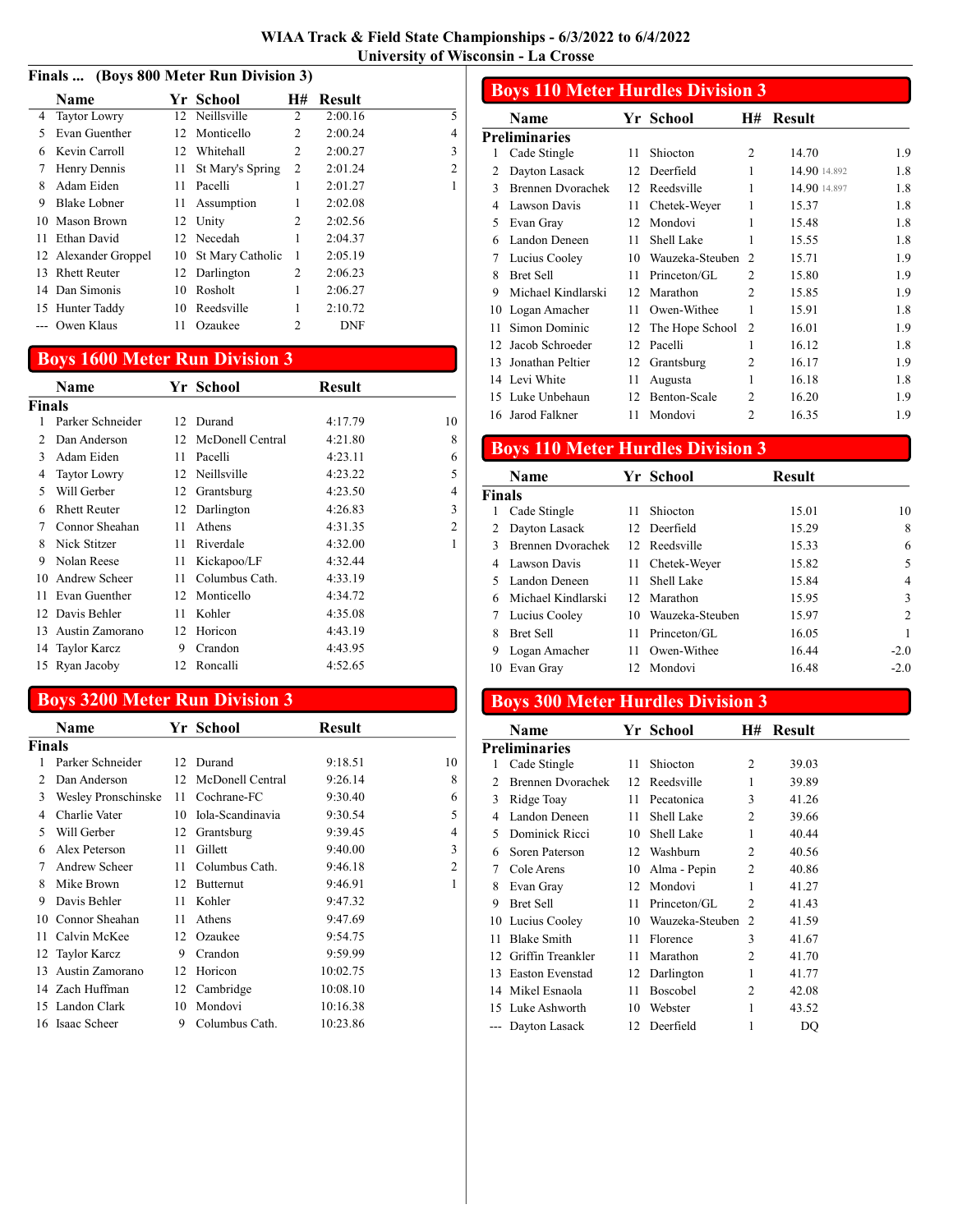| WIAA Track & Field State Championships - 6/3/2022 to 6/4/2022 |  |
|---------------------------------------------------------------|--|
| <b>University of Wisconsin - La Crosse</b>                    |  |

|               | <b>Boys 300 Meter Hurdles Division 3</b> |    |                 |               |    |  |  |
|---------------|------------------------------------------|----|-----------------|---------------|----|--|--|
|               | <b>Name</b>                              |    | Yr School       | <b>Result</b> |    |  |  |
| Finals        |                                          |    |                 |               |    |  |  |
| 1             | Cade Stingle                             | 11 | Shiocton        | 38.57         | 10 |  |  |
| $\mathcal{L}$ | Brennen Dvorachek                        | 12 | Reedsville      | 39.18         | 8  |  |  |
| 3             | Landon Deneen                            | 11 | Shell Lake      | 39.53         | 6  |  |  |
| 4             | Soren Paterson                           | 12 | Washburn        | 39.66         | 5  |  |  |
| 5             | <b>Bret Sell</b>                         | 11 | Princeton/GL    | 40.39         | 4  |  |  |
| 6             | Lucius Cooley                            | 10 | Wauzeka-Steuben | 40.47         | 3  |  |  |
|               | Dominick Ricci                           | 10 | Shell Lake      | 41.19         | 2  |  |  |
| 8             | Cole Arens                               | 10 | Alma - Pepin    | 41.32         |    |  |  |
| 9             | Ridge Toay                               | 11 | Pecatonica      | 41.36         |    |  |  |
| 10            | Evan Gray                                |    | 12 Mondovi      | 41.37         |    |  |  |

# Boys 4x100 Meter Relay Division 3

|   | <b>Team</b>                                 | H#<br><b>Result</b><br><b>Relay</b> |
|---|---------------------------------------------|-------------------------------------|
|   | Preliminaries                               |                                     |
| 1 | <b>Howards Grove</b>                        | 1<br>43.13                          |
|   | 1) Jacob Englebert 11                       | 2) Bryant Dortman 11                |
|   | 3) Jacob Halverson 12                       | 4) Brock Dortman 11                 |
|   | 5) Gage Fleck 11                            | 6) Owen Bramstedt 9                 |
| 2 | Eau Claire Regis                            | 2<br>43.15                          |
|   | 1) Ian Andrews 10                           | 2) Carson Tait 11                   |
|   | 3) Alex Figy 9                              | 4) Gus Theisen 12                   |
| 3 | Chetek-Weyerhaeuser                         | 43.19<br>2                          |
|   | 1) Carter Kummet 12                         | 2) Tristan Wendt 12                 |
|   | 3) Tyler Monnier 11                         | 4) Ashton Kummet 12                 |
| 4 | Cumberland                                  | 43.29<br>1                          |
|   | 1) Gavin Jarchow 12                         | 2) Drew Griffith 12                 |
|   | 3) Isaac Runstrom 12                        | 4) Edward Chafer 11                 |
|   | 5) Gavin Gores 9                            | 6) Ben Kasper 10                    |
| 5 | Kenosha St. Joseph                          | 43.32<br>2                          |
|   | 1) Jayden Gordon 10                         | 2) DeAndre Baptiste 12              |
|   | 3) Ben Peterson 10                          | 4) Saveion Weatherford 12           |
|   | 5) Jamire Davis 10                          |                                     |
| 6 | Lancaster                                   | $\overline{c}$<br>43.89             |
|   | 1) Michael Ihm 12                           | 2) Demoria Lovelady 11              |
|   | 3) Semaj Venson 9                           | 4) Max Bedward 9                    |
|   | 5) Jacob DiVall 11                          | 6) Jackson VanNatta 10              |
| 7 | Cambridge                                   | 44.04<br>1                          |
|   | 1) Carter Brown 12                          | 2) Aidan Schroeder 12               |
|   | 3) Sully Schliekau 12                       | 4) Trey Colts 12                    |
|   | 5) Elliot Kozler 11                         | 6) Drew Holzhueter 9                |
| 8 | Webster                                     | 44.52                               |
|   | 1) Ethan Ashworth 12                        | 2) Nathan Jackson 10                |
|   | 3) Brandon Emerson 11                       | 4) Sawyer Winkler 10                |
|   | 5) C.J Abbas 12                             | 6) Brently Easton 11                |
| 9 | Weyauwega-Fremont                           | 44.61<br>1                          |
|   | 1) Muluken Rucks 12                         | 2) Hayden Orr 12                    |
|   | 3) Quinn Dittmann 12                        | 4) Brayden Arndt 10                 |
|   | 5) Kameron Zielke 9                         | 6) Sawyer Kons 10                   |
|   | 10 Benton-Scale                             | 2<br>44.78                          |
|   |                                             | 2) Ben Vandigo 12                   |
|   |                                             |                                     |
|   | 1) Nevada Sandlin 11<br>3) Nate Lawrence 11 | 4) Evan Graves 12                   |

| 11 Randolph              | 44.80<br>1               |
|--------------------------|--------------------------|
| 1) Traiton Lininger 12   | 2) Nicholas Katsma 10    |
| 3) Owen Jones 12         | 4) Jacob Kile 10         |
| 5) Alex Hollander 11     | 6) Logan Beatty 11       |
| 12 Auburndale            | $\overline{c}$<br>44.86  |
| 1) Parker Empey 12       | 2) Austin Quinlan 12     |
| 3) Gavin White Eagle 12  | 4) Terrence Roberson 12  |
| 5) Keegan Empey 9        |                          |
| 13 Cashton               | 44.87<br>$\overline{c}$  |
| 1) Colin O'Neil 11       | 2) Jake Wall 10          |
| 3) Ethan Klinkner 10     | 4) Onesimo Tirado 12     |
| 5) Brady Hemmersbach 10  | 6) Jack Schlesner 10     |
| 14 Augusta               | 45.18                    |
| 1) Tyler Brixen 12       | 2) Marcus Livingston 12  |
| 3) Levi White 11         | 4) Ben Dickinsen 11      |
| 5) Brady Bertrang 10     | 6) Drew Jacobs 11        |
| 15 Manawa                | 45.59<br>$\mathfrak{D}$  |
| 1) Justin Buschke 11     | 2) Landon Sobieszczyk 12 |
| 3) Conner Scheid 12      | 4) Tanner Nienhaus 11    |
| 5) Thomas Bartelt 10     | 6) Jacob Timm 11         |
| 16 Alma - Pepin          | 46.00<br>1               |
| 1) Demetrius Bergmann 10 | 2) Evan Creighton 12     |
| 3) Willem Smith 12       | 4) Apollo Bergmann 12    |
| 5) Theo Johnson 12       |                          |

### Boys 4x100 Meter Relay Division 3

|               | Team                  | <b>Relay</b> | <b>Result</b>             |                |
|---------------|-----------------------|--------------|---------------------------|----------------|
| <b>Finals</b> |                       |              |                           |                |
| 1.            | Eau Claire Regis      |              | 43.27                     | 10             |
|               | 1) Ian Andrews 10     |              | 2) Carson Tait 11         |                |
|               | 3) Alex Figy 9        |              | 4) Gus Theisen 12         |                |
| 2             | Lancaster             |              | 43.30                     | 8              |
|               | 1) Michael Ihm 12     |              | 2) Demoria Lovelady 11    |                |
|               | 3) Semaj Venson 9     |              | 4) Max Bedward 9          |                |
|               | 5) Jacob DiVall 11    |              | 6) Jackson VanNatta 10    |                |
| 3             | Chetek-Weyerhaeuser   |              | 43.40                     | 6              |
|               | 1) Carter Kummet 12   |              | 2) Tristan Wendt 12       |                |
|               | 3) Tyler Monnier 11   |              | 4) Ashton Kummet 12       |                |
| 4             | Howards Grove         |              | 43.53                     | 5              |
|               | 1) Jacob Englebert 11 |              | 2) Bryant Dortman 11      |                |
|               | 3) Jacob Halverson 12 |              | 4) Brock Dortman 11       |                |
|               | 5) Gage Fleck 11      |              | 6) Owen Bramstedt 9       |                |
| 5             | Cumberland            |              | 43.66                     | $\overline{4}$ |
|               | 1) Gavin Jarchow 12   |              | 2) Drew Griffith 12       |                |
|               | 3) Isaac Runstrom 12  |              | 4) Edward Chafer 11       |                |
|               | 5) Gavin Gores 9      |              | 6) Ben Kasper 10          |                |
| 6             | Kenosha St. Joseph    |              | 44.19                     | 3              |
|               | 1) Jamire Davis 10    |              | 2) DeAndre Baptiste 12    |                |
|               | 3) Ben Peterson 10    |              | 4) Saveion Weatherford 12 |                |
|               | 5) Jayden Gordon 10   |              |                           |                |
| 7             | Webster               |              | 44.42                     | 2              |
|               | 1) Ethan Ashworth 12  |              | 2) Nathan Jackson 10      |                |
|               | 3) Brandon Emerson 11 |              | 4) Sawyer Winkler 10      |                |
|               | 5) C.J Abbas 12       |              | 6) Brently Easton 11      |                |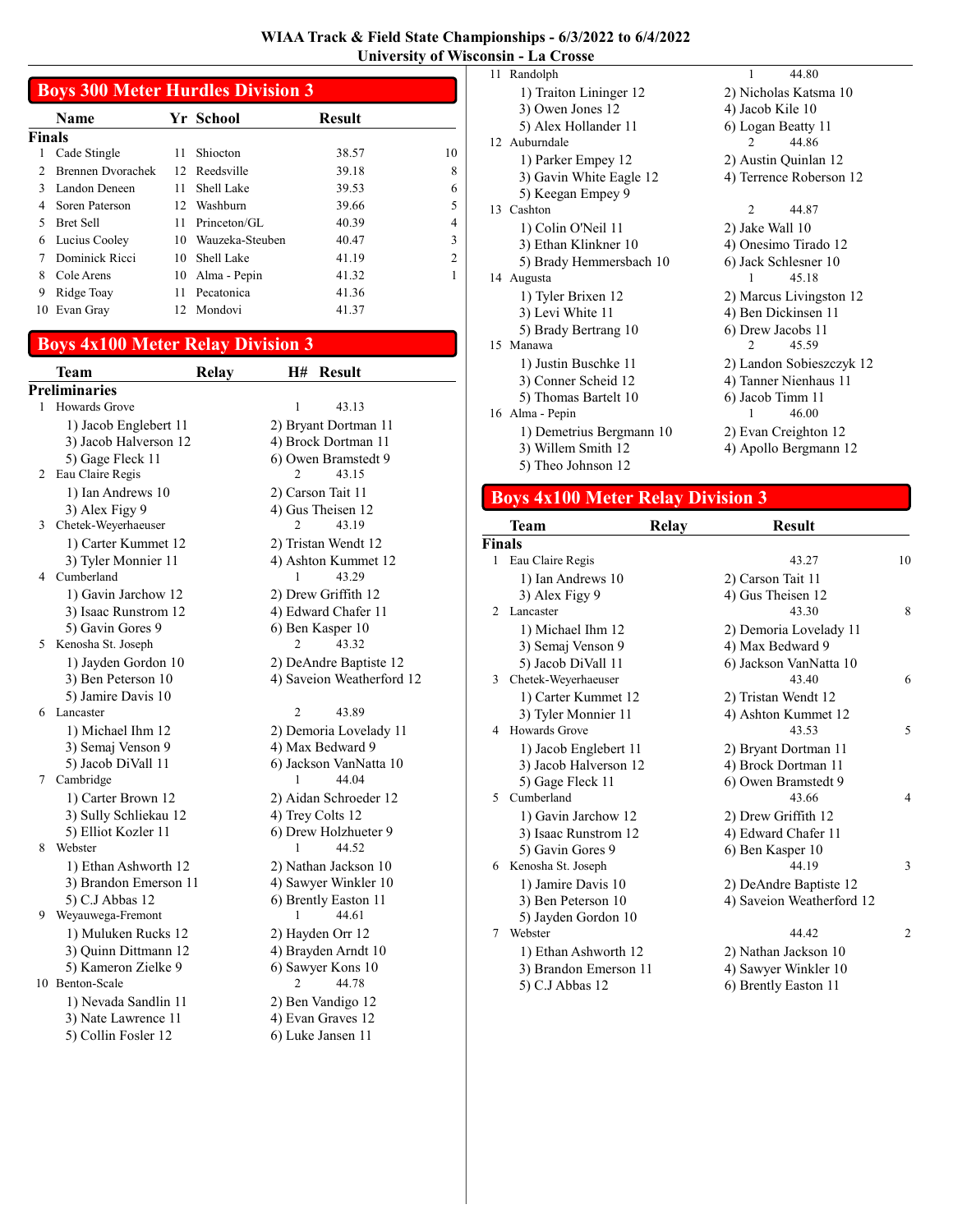#### Finals ... (Boys 4x100 Meter Relay Division 3)

|   | Team                  | Relay | <b>Result</b>         |  |
|---|-----------------------|-------|-----------------------|--|
| 8 | Benton-Scale          |       | 44.89                 |  |
|   | 1) Nevada Sandlin 11  |       | 2) Ben Vandigo 12     |  |
|   | 3) Nate Lawrence 11   |       | 4) Evan Graves 12     |  |
|   | 5) Collin Fosler 12   |       | 6) Luke Jansen 11     |  |
| 9 | Cambridge             |       | 45.07                 |  |
|   | 1) Carter Brown 12    |       | 2) Aidan Schroeder 12 |  |
|   | 3) Sully Schliekau 12 |       | 4) Trey Colts 12      |  |
|   | 5) Elliot Kozler 11   |       | 6) Drew Holzhueter 9  |  |
|   | 10 Weyauwega-Fremont  |       | 45.57                 |  |
|   | 1) Muluken Rucks 12   |       | 2) Hayden Orr 12      |  |
|   | 3) Ouinn Dittmann 12  |       | 4) Brayden Arndt 10   |  |
|   | 5) Kameron Zielke 9   |       | 6) Sawyer Kons 10     |  |
|   |                       |       |                       |  |

### Boys 4x200 Meter Relay Division 3

|              | Team                      | <b>Relay</b> | H#             | <b>Result</b>             |
|--------------|---------------------------|--------------|----------------|---------------------------|
|              | <b>Preliminaries</b>      |              |                |                           |
| $\mathbf{1}$ | Chetek-Weyerhaeuser       |              | 2              | 1:30.27                   |
|              | 1) Carter Kummet 12       |              |                | 2) Tyler Monnier 11       |
|              | 3) Tristan Wendt 12       |              |                | 4) Ashton Kummet 12       |
|              | 5) Wylee Huset 10         |              |                |                           |
| 2            | Howards Grove             |              | 1              | 1:30.78                   |
|              | 1) Jacob Englebert 11     |              |                | 2) Bryant Dortman 11      |
|              | 3) Jacob Halverson 12     |              |                | 4) Brock Dortman 11       |
|              | 5) Gage Fleck 11          |              |                | 6) Miles Fetterer 11      |
| 3            | Kenosha St. Joseph        |              | $\mathfrak{D}$ | 1:31.59                   |
|              | 1) Saveion Weatherford 12 |              |                | 2) Ben Peterson 10        |
|              | 3) DeAndre Baptiste 12    |              |                | 4) Jayden Gordon 10       |
|              | 5) Jamire Davis 10        |              |                |                           |
| 4            | Manawa                    |              | 1              | 1:32.40                   |
|              | 1) Justin Buschke 11      |              |                | 2) Grant Bristol 12       |
|              | 3) Conner Scheid 12       |              |                | 4) Tanner Nienhaus 11     |
|              | 5) Drake Frasier 9        |              |                | 6) Thomas Bartelt 10      |
| 5            | Edgar                     |              | 1              | 1:32.46                   |
|              | 1) Ayden Weisenberger 12  |              |                | 2) Ev Brehm 12            |
|              | 3) Avery Normington 11    |              |                | 4) Kohlbe Weisenberger 10 |
|              | 5) Mattison Butt 12       |              |                | 6) Karter Butt 10         |
| 6            | Weyauwega-Fremont         |              | 2              | 1:32.81                   |
|              | 1) Muluken Rucks 12       |              |                | 2) Hayden Orr 12          |
|              | 3) Quinn Dittmann 12      |              |                | 4) Brayden Arndt 10       |
|              | 5) Kameron Zielke 9       |              |                | 6) Isiah Schuh 11         |
| 7            | Webster                   |              | 2              | 1:32.88                   |
|              | 1) Ethan Ashworth 12      |              |                | 2) Brandon Emerson 11     |
|              | 3) Nathan Jackson 10      |              |                | 4) Sawyer Winkler 10      |
|              | 5) C.J Abbas 12           |              |                | 6) Brently Easton 11      |
| 8            | Hilbert                   |              | 1              | 1:33.46                   |
|              | 1) Reed Breckheimer 12    |              |                | 2) Sam Stumo 12           |
|              | 3) Aaron Schwalenberg 12  |              |                | 4) Austin Cullen 11       |
|              | 5) Grant Schaffer 12      |              |                | 6) Matt Sweere 10         |
| 9            | Grantsburg                |              | 2              | 1:33.51                   |
|              | 1) Mason Arnold 12        |              |                | 2) Chase Green 9          |
|              | 3) Silas Prusinski 11     |              |                | 4) Jordan Gaffney 11      |
|              | 5) Aidan Burkman 12       |              |                | 6) Sam Prusinski 12       |

| 10 Palmyra-Eagle         | 1<br>1:34.13              |
|--------------------------|---------------------------|
| 1) Willson Jones 9       | 2) Dalton Metzdorf 12     |
| 3) Joseph Brown 10       | 4) Anton Temple 10        |
| 5) J.D Merryfield 11     | 6) Cole Hodges 11         |
| 11 Melrose-Mindoro       | 1:34.15<br>1              |
| 1) Eddie Her 12          | 2) Ashton Olson 12        |
| 3) Wyatt Berg 12         | 4) Raef Radcliffe 12      |
| 5) James Gunther 11      | 6) Collin Christianson 9  |
| 12 Alma - Pepin          | 1:34.20<br>1              |
| 1) Demetrius Bergmann 10 | 2) Cole Arens 10          |
| 3) Willem Smith 12       | 4) Apollo Bergmann 12     |
| 5) Evan Creighton 12     | 6) Axel Noll 12           |
| 13 Chequamegon           | 1:34.77<br>2              |
| 1) Grant Kief 12         | 2) Marcus Vittone 12      |
| 3) Isaiah Deitz 11       | 4) Zach Poetzl 12         |
| 5) Jeremiah Miguel 10    |                           |
| 14 Riverdale             | $\overline{2}$<br>1:34.86 |
| 1) Cullen Kuester 12     | 2) Tim Bailey 10          |
| 3) Dietrich Bucholz 10   | 4) Coltyn Bomkamp 12      |
| 5) Dreyton Deglow 10     | 6) Brady Goplin 10        |
| 15 River Ridge           | 1:35.65<br>1              |
| 1) Seth Breuer 12        | 2) Bryy Clark 9           |
| 3) Owen Hamilton 12      | 4) Aidan Gage 11          |
| 5) Ricardo Barrita 10    | 6) Carter Bausch 12       |
| 16 Black Hawk            | 1:35.97                   |
| 1) Elijah Shelton 12     | 2) Andrew Figi 10         |
| 3) Lucas Milz 11         | 4) Jovanny Erickson 11    |
| 5) Lane Marty 10         | 6) James Holland 9        |
| 17 Cedar Grove - Belgiun | 1:35.98<br>$\mathfrak{D}$ |
| 1) Gabe Egan 11          | 2) Cole Ketterhagen 12    |
| 3) Ethan Minick 9        | 4) Caleb Beightol 11      |
| 5) Dylan Herrera 9       | 6) Caleb Heinen 10        |

### Boys 4x200 Meter Relay Division 3

|               | Team                     | Relay | <b>Result</b>         |    |
|---------------|--------------------------|-------|-----------------------|----|
| Finals        |                          |       |                       |    |
| 1             | Chetek-Weyerhaeuser      |       | 1:29.45               | 10 |
|               | 1) Carter Kummet 12      |       | 2) Tyler Monnier 11   |    |
|               | 3) Tristan Wendt 12      |       | 4) Ashton Kummet 12   |    |
|               | 5) Wylee Huset 10        |       |                       |    |
| $\mathcal{L}$ | Howards Grove            |       | 1:32.04               | 8  |
|               | 1) Jacob Englebert 11    |       | 2) Bryant Dortman 11  |    |
|               | 3) Jacob Halverson 12    |       | 4) Brock Dortman 11   |    |
|               | 5) Gage Fleck 11         |       | 6) Miles Fetterer 11  |    |
| 3             | Weyauwega-Fremont        |       | 1:32.26               | 6  |
|               | 1) Muluken Rucks 12      |       | 2) Hayden Orr 12      |    |
|               | 3) Quinn Dittmann 12     |       | 4) Brayden Arndt 10   |    |
|               | 5) Kameron Zielke 9      |       | 6) Isiah Schuh 11     |    |
| 4             | Hilbert                  |       | 1:32.63               | 5  |
|               | 1) Reed Breckheimer 12   |       | 2) Sam Stumo 12       |    |
|               | 3) Aaron Schwalenberg 12 |       | 4) Austin Cullen 11   |    |
|               | 5) Grant Schaffer 12     |       | 6) Matt Sweere 10     |    |
| 5             | Webster                  |       | 1:33.03               | 4  |
|               | 1) Ethan Ashworth 12     |       | 2) Brandon Emerson 11 |    |
|               | 3) Nathan Jackson 10     |       | 4) Sawyer Winkler 10  |    |
|               | 5) C.J Abbas 12          |       | 6) Brently Easton 11  |    |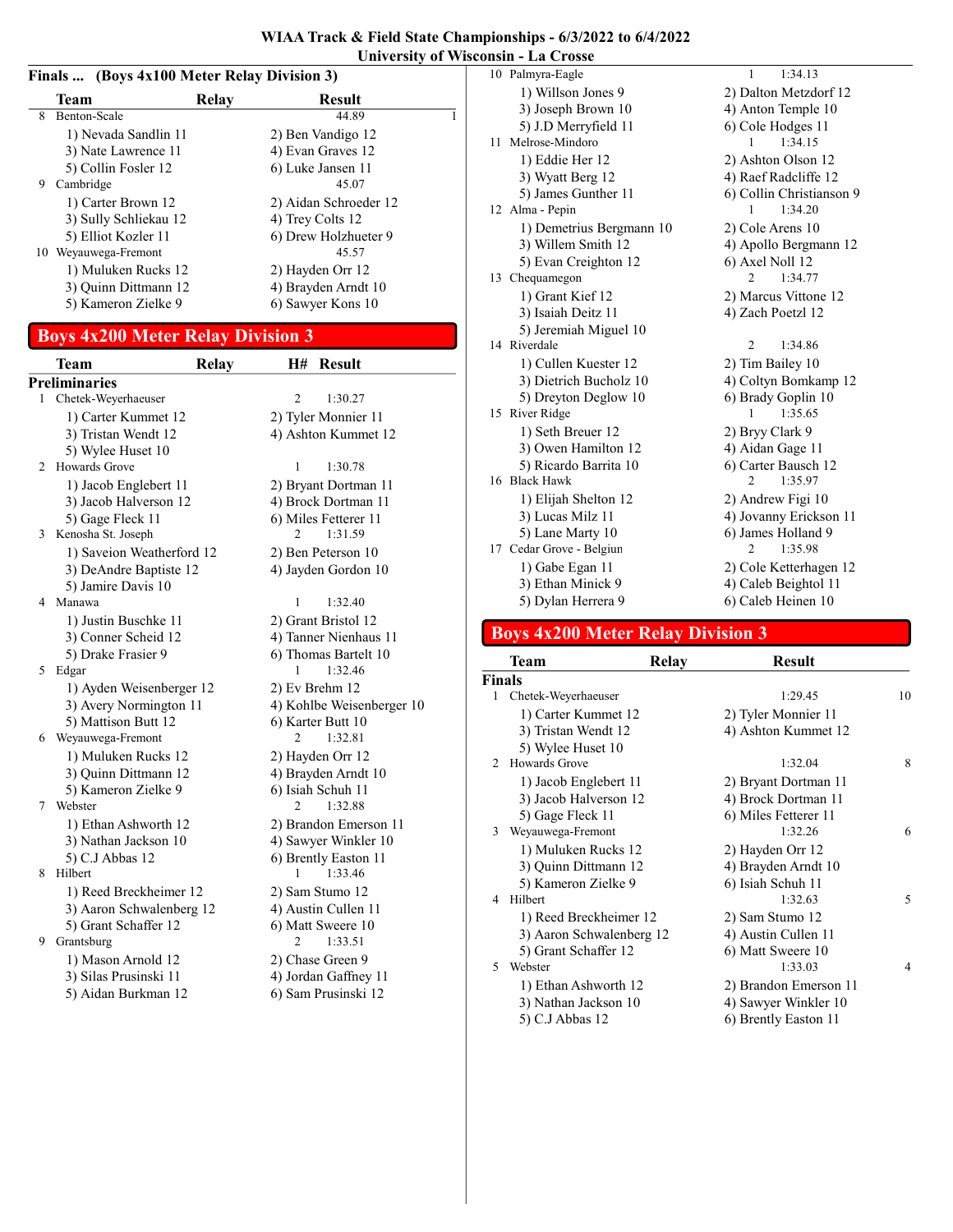#### Finals ... (Boys 4x200 Meter Relay Division 3)

|   | Team                      | Relay | <b>Result</b>             |   |
|---|---------------------------|-------|---------------------------|---|
| 6 | Manawa                    |       | 1:33.56                   | 3 |
|   | 1) Justin Buschke 11      |       | 2) Grant Bristol 12       |   |
|   | 3) Conner Scheid 12       |       | 4) Tanner Nienhaus 11     |   |
|   | 5) Drake Frasier 9        |       | 6) Thomas Bartelt 10      |   |
| 7 | Edgar                     |       | 1:33.72                   | 2 |
|   | 1) Ayden Weisenberger 12  |       | 2) Ev Brehm 12            |   |
|   | 3) Avery Normington 11    |       | 4) Kohlbe Weisenberger 10 |   |
|   | 5) Mattison Butt 12       |       | 6) Karter Butt 10         |   |
| 8 | Grantsburg                |       | 1:33.91                   | 1 |
|   | 1) Mason Arnold 12        |       | 2) Chase Green 9          |   |
|   | 3) Silas Prusinski 11     |       | 4) Jordan Gaffney 11      |   |
|   | 5) Aidan Burkman 12       |       | 6) Sam Prusinski 12       |   |
| 9 | Palmyra-Eagle             |       | 1:34.71                   |   |
|   | 1) Willson Jones 9        |       | 2) Dalton Metzdorf 12     |   |
|   | 3) Joseph Brown 10        |       | 4) Anton Temple 10        |   |
|   | 5) J.D Merryfield 11      |       | 6) Cole Hodges 11         |   |
|   | 10 Kenosha St. Joseph     |       | 1:35.24                   |   |
|   | 1) Saveion Weatherford 12 |       | 2) Ben Peterson 10        |   |
|   | 3) DeAndre Baptiste 12    |       | 4) Jayden Gordon 10       |   |
|   | 5) Jamire Davis 10        |       |                           |   |

### Boys 4x400 Meter Relay Division 3

|   | Team                          | Relay |                             | H# Result                |
|---|-------------------------------|-------|-----------------------------|--------------------------|
|   | <b>Preliminaries</b>          |       |                             |                          |
| 1 | Glenwood City                 |       | $\overline{c}$              | 3:28.78                  |
|   | 1) Brady Klatt 11             |       |                             | 2) Wyatt Thompson 11     |
|   | 3) JJ Williams 11             |       |                             | 4) Austin Nelson 12      |
|   | 5) Elek Anderson 11           |       |                             | 6) Cody Hansen 11        |
| 2 | Washburn                      |       | 1                           | 3:29.41                  |
|   | 1) Jon Kubik 12               |       |                             | 2) Sean Meeker 12        |
|   | 3) Javier LeBouton-Chediack 1 |       |                             | 4) Soren Paterson 12     |
|   | 5) Jack Ledin 12              |       |                             | 6) Victor Hart 12        |
| 3 | Grantsburg                    |       | 1                           | 3:30.50                  |
|   | 1) Brody Bongaarts 12         |       |                             | 2) Aaron Burkman 11      |
|   | 3) Silas Prusinski 11         |       |                             | 4) Chase Doornink 12     |
|   | 5) Chase Green 9              |       |                             | 6) Sam Prusinski 12      |
| 4 | Edgar                         |       | $\mathfrak{D}$              | 3:30.56                  |
|   | 1) Teegan Streit 10           |       |                             | 2) Avery Normington 11   |
|   | 3) Kohlbe Weisenberger 10     |       |                             | 4) Ayden Weisenberger 12 |
|   | 5) Jase Apfelbeck 9           |       |                             | 6) Karter Butt 10        |
| 5 | The Prairie School            |       | 1                           | 3:31.31                  |
|   | 1) Jack Lopez 12              |       |                             | 2) Nolan Boerner 11      |
|   | 3) Jayce Jaramillo 12         |       |                             | 4) Sebby Babu 12         |
|   | 5) Joseph Scumaci 12          |       |                             | 6) Gavin Chadwick 12     |
| 6 | Deerfield                     |       | $\mathcal{D}_{\mathcal{L}}$ | 3:31.46                  |
|   | 1) Martin Kimmel 10           |       |                             | 2) Kalob Kimmel 11       |
|   | 3) Tobias Arenz 11            |       |                             | 4) Dayton Lasack 12      |
|   | 5) James Rewey 11             |       | 6) Eli Key 10               |                          |
| 7 | Cashton                       |       | $\mathcal{D}$               | 3:31.72 3:31.711         |
|   | 1) Brady Hemmersbach 10       |       |                             | 2) Onesimo Tirado 12     |
|   | 3) Brett Hemmersbach 10       |       |                             | 4) Michael Sueppel 11    |
|   | 5) Jack Hilden 12             |       |                             | 6) Jack Schlesner 10     |

| Brookwood                | 1<br>3:31.72 3:31.717     |
|--------------------------|---------------------------|
| 1) Marshall Doll 9       | 2) Josh Zietlow 9         |
| 3) Wyatt Maurhoff 10     | 4) Dan Peterson 12        |
| 5) Franklin Wildes 12    | 6) Francisco Andrade 11   |
| Hilbert                  | 3:31.92<br>2              |
| 1) Reed Breckheimer 12   | 2) Aaron Schwalenberg 12  |
| 3) Sam Stumo 12          | 4) Austin Cullen 11       |
| 5) Matt Sweere 10        | 6) Grant Schaffer 12      |
| 10 Darlington            | 1<br>3:32.65              |
| 1) Easton Evenstad 12    | 2) George West 11         |
| 3) Carver Fitzsimons 11  | 4) Rhett Reuter 12        |
| 5) Isaac Crist           | 6) Carter Murray 10       |
| <b>Boscobel</b>          | $\mathfrak{D}$<br>3:34.25 |
| 1) Ben Bohringer 12      | 2) Gabe Davis 10          |
| 3) Tucker Schmid-Cox 10  | 4) Mikel Esnaola 11       |
| 5) Seth Jillson 11       | 6) Hayden Schott 11       |
| 12 Alma - Pepin          | 3:34.29<br>$\mathfrak{D}$ |
| 1) Demetrius Bergmann 10 | 2) Apollo Bergmann 12     |
| 3) Cole Arens 10         | 4) Willem Smith 12        |
| 5) Axel Noll 12          | 6) Evan Creighton 12      |
| 13 Marathon              | 3:34.55<br>2              |
| 1) Griffin Treankler 11  | 2) Jaron Gage 11          |
| 3) Parker Mathwich 11    | 4) Mathew Annis 11        |
| 5) Owen Marks 12         | 6) Andrew Glennon 10      |
| 14 Shell Lake            | 3:34.84<br>1              |
| 1) Jake McNulty 12       | 2) Lucas Jacobson 10      |
| 3) Arlo White 9          | 4) Landon Deneen 11       |
| 5) Peter Steines 9       | 6) Dalton Anderson 9      |
| 15 Elkhart Lake          | 3:34.92<br>1              |
| 1) Kyle Jens 12          | 2) Aaron Roth 12          |
| 3) Jonathan LeClerc 10   | 4) Brady Hassinger 12     |
| 5) Yuki Sesoko 12        | 6) Jonathan Kalbacken 12  |
| 16 Palmyra-Eagle         | 3:36.65<br>1              |
| 1) Willson Jones 9       | 2) Dalton Metzdorf 12     |
| 3) Dylan Agen 11         | 4) Anton Temple 10        |
| 5) Cole Hodges 11        | 6) Kurtis Frink 10        |
|                          |                           |

#### Boys 4x400 Meter Relay Division 3

| Team                  | Relav                            | Result                                                                              |    |
|-----------------------|----------------------------------|-------------------------------------------------------------------------------------|----|
|                       |                                  |                                                                                     |    |
| Washburn              |                                  | 3:28.01                                                                             | 10 |
| 1) Jon Kubik 12       |                                  | 2) Sean Meeker 12                                                                   |    |
|                       |                                  | 4) Soren Paterson 12                                                                |    |
| 5) Jack Ledin 12      |                                  | 6) Victor Hart 12                                                                   |    |
|                       |                                  | 3:28.76                                                                             | 8  |
| 1) Brady Klatt 11     |                                  | 2) Wyatt Thompson 11                                                                |    |
| 3) JJ Williams 11     |                                  | 4) Austin Nelson 12                                                                 |    |
| 5) Elek Anderson 11   |                                  | 6) Cody Hansen 11                                                                   |    |
| Grantsburg            |                                  | 3:29.03                                                                             | 6  |
|                       |                                  | 2) Aaron Burkman 11                                                                 |    |
| 3) Silas Prusinski 11 |                                  | 4) Chase Doornink 12                                                                |    |
| 5) Chase Green 9      |                                  | 6) Sam Prusinski 12                                                                 |    |
| Edgar                 |                                  | 3:29.16                                                                             | 5  |
| 1) Teegan Streit 10   |                                  | 2) Avery Normington 11                                                              |    |
|                       |                                  | 4) Ayden Weisenberger 12                                                            |    |
| 5) Jase Apfelbeck 9   |                                  | 6) Karter Butt 10                                                                   |    |
|                       | <b>Finals</b><br>2 Glenwood City | 3) Javier LeBouton-Chediack 1<br>1) Brody Bongaarts 12<br>3) Kohlbe Weisenberger 10 |    |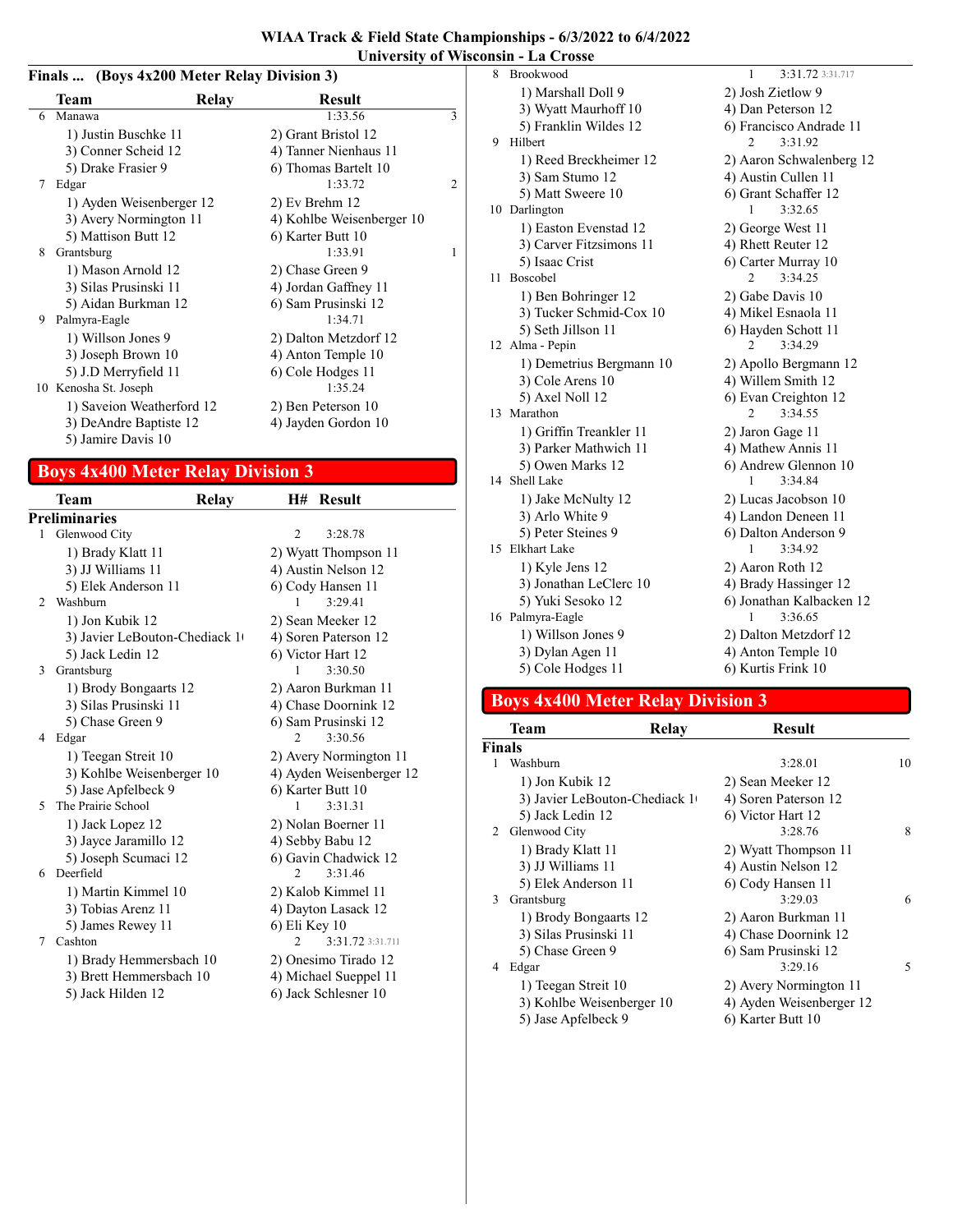|    | Finals  (Boys 4x400 Meter Relay Division 3)<br>Team |       | <b>Result</b>            |                |
|----|-----------------------------------------------------|-------|--------------------------|----------------|
| 5  | Darlington                                          | Relay | 3:30.90                  | $\overline{4}$ |
|    | 1) Easton Evenstad 12                               |       | 2) George West 11        |                |
|    | 3) Carver Fitzsimons 11                             |       | 4) Rhett Reuter 12       |                |
|    | 5) Isaac Crist                                      |       | 6) Carter Murray 10      |                |
| 6  | Hilbert                                             |       | 3:31.18                  | 3              |
|    | 1) Reed Breckheimer 12                              |       | 2) Aaron Schwalenberg 12 |                |
|    | 3) Sam Stumo 12                                     |       | 4) Austin Cullen 11      |                |
|    | 5) Matt Sweere 10                                   |       | 6) Grant Schaffer 12     |                |
| 7  | Deerfield                                           |       | 3:32.02                  | 2              |
|    | 1) Martin Kimmel 10                                 |       | 2) Kalob Kimmel 11       |                |
|    | 3) Tobias Arenz 11                                  |       | 4) Dayton Lasack 12      |                |
|    | 5) James Rewey 11                                   |       | 6) Eli Key 10            |                |
| 8  | Cashton                                             |       | 3:32.41                  | 1              |
|    | 1) Brady Hemmersbach 10                             |       | 2) Onesimo Tirado 12     |                |
|    | 3) Brett Hemmersbach 10                             |       | 4) Michael Sueppel 11    |                |
|    | 5) Jack Hilden 12                                   |       | 6) Jack Schlesner 10     |                |
| 9  | The Prairie School                                  |       | 3:34.73                  |                |
|    | 1) Jack Lopez 12                                    |       | 2) Nolan Boerner 11      |                |
|    | 3) Jayce Jaramillo 12                               |       | 4) Sebby Babu 12         |                |
|    | 5) Joseph Scumaci 12                                |       | 6) Gavin Chadwick 12     |                |
| 10 | Brookwood                                           |       | 3:35.45                  |                |
|    | 1) Marshall Doll 9                                  |       | 2) Josh Zietlow 9        |                |
|    | 3) Wyatt Maurhoff 10                                |       | 4) Dan Peterson 12       |                |
|    | 5) Franklin Wildes 12                               |       | 6) Francisco Andrade 11  |                |

### Boys 4x800 Meter Relay Division 3

|        | Team                    | Relay | H#             | <b>Result</b>          |    |
|--------|-------------------------|-------|----------------|------------------------|----|
| Finals |                         |       |                |                        |    |
|        | 1 Ozaukee               |       | 2              | 8:19.61                | 10 |
|        | 1) Calvin McKee 12      |       |                | 2) Aaron Nehls 10      |    |
|        | 3) Tyler Mueller 12     |       |                | 4) Owen Klaus 11       |    |
|        | 5) Riley Borchardt 11   |       |                | 6) Brice Schueller 9   |    |
| 2      | Cuba City               |       | 2              | 8:28.37                | 8  |
|        | 1) Evan Matthews 10     |       |                | 2) Noah Wood 9         |    |
|        | 3) Jordan Gile 10       |       |                | 4) Drew Robson 12      |    |
|        | 5) Parker Johnson 12    |       |                | 6) Andy Atten 9        |    |
| 3      | Gillett                 |       | 2              | 8:28.45                | 6  |
|        | 1) Evan Peterson 11     |       |                | 2) Connor Hanson 12    |    |
|        | 3) Ben Matczak 10       |       |                | 4) Alex Peterson 11    |    |
|        | 5) Jesse DeBauch 9      |       |                | 6) Scott Herroux 9     |    |
| 4      | Iola-Scandinavia        |       | $\mathfrak{D}$ | 8:31.03                | 5  |
|        | 1) Brock Wester 12      |       |                | 2) Dylan Donovan 12    |    |
|        | 3) Jacob Lashua 11      |       |                | 4) Charlie Vater 10    |    |
|        | 5) Will Meier 11        |       | 6) Ian Koss 11 |                        |    |
| 5      | Fall Creek              |       | $\mathfrak{D}$ | 8:31.83                | 4  |
|        | 1) Tyler Kleinhans 11   |       |                | 2) Eric Steinke 12     |    |
|        | 3) Stewart Gundry 11    |       |                | 4) Kael Sanfelippo 12  |    |
|        | 5) Caleb Steinke 9      |       |                | 6) Mason Antezak 10    |    |
| 6      | <b>Boscobel</b>         |       | $\mathfrak{D}$ | 8:32.23                | 3  |
|        | 1) Gabe Davis 10        |       |                | 2) Levi Glasbrenner 12 |    |
|        | 3) Hayden Schott 11     |       |                | 4) Ben Bohringer 12    |    |
|        | 5) Tucker Schmid-Cox 10 |       |                | 6) Parker Steele 12    |    |

| 7 | Deerfield             | $\overline{c}$<br>8:32.82 | 2            |
|---|-----------------------|---------------------------|--------------|
|   | 1) Tobias Arenz 11    | 2) Kalob Kimmel 11        |              |
|   | 3) Pierce Manning 11  | 4) Martin Kimmel 10       |              |
|   | 5) Robert Thompson    | 6) Kaleb Regoli 11        |              |
| 8 | <b>Brookwood</b>      | 8:37.09<br>1              | $\mathbf{1}$ |
|   | 1) Wyatt Maurhoff 10  | 2) Dylan Powell 11        |              |
|   | 3) Owen Radloff 10    | 4) Marshall Doll 9        |              |
|   | 5) Brayden Thieman 9  | 6) Carter Arbuckle 9      |              |
| 9 | Shell Lake            | 8:37.84<br>1              |              |
|   | 1) Arlo White 9       | 2) Dalton Anderson 9      |              |
|   | 3) Lucas Jacobson 10  | 4) Dominick Ricci 10      |              |
|   | 5) Jared Egbert 12    | 6) Connor Schrankel 9     |              |
|   | 10 Pacelli            | 8:41.10<br>2              |              |
|   | 1) Adam Eiden 11      | 2) Sam Carpenter 10       |              |
|   | 3) Nolan Wojchik 10   | 4) Gabriel Hoerter 11     |              |
|   | 5) Jaydon Awe 9       |                           |              |
|   | 11 Glenwood City      | $\overline{2}$<br>8:44.11 |              |
|   | 1) Wyatt Thompson 11  | 2) Anthony Nelson 11      |              |
|   | 3) Elek Anderson 11   | 4) JJ Williams 11         |              |
|   | 5) Ilan Anderson 9    | 6) Connor Berends 10      |              |
|   | 12 Ladysmith          | 8:44.26<br>1              |              |
|   | 1) Pete West 12       | 2) Ethan Stewart 11       |              |
|   | 3) Gavin Stewart 9    | 4) Blake Prince 12        |              |
|   | 5) Bishop Peterson 12 | 6) Eli Rogers 11          |              |
|   | 13 The Prairie School | 2<br>8:45.40              |              |
|   | 1) Jack Lopez 12      | 2) Nolan Boerner 11       |              |
|   | 3) Jayce Jaramillo 12 | 4) Sebby Babu 12          |              |
|   | 5) Jp Jorgenson 12    | 6) Vincent Praefke 12     |              |
|   | 14 Bangor             | 8:52.19<br>1              |              |
|   | 1) Gavin Benzing 11   | 2) Traevon Delaney 9      |              |
|   | 3) Isaiah Murphy 10   | 4) Nolan Langrehr 10      |              |
|   | 5) Ben Lockman 11     |                           |              |
|   | 15 Auburndale         | $\mathbf{1}$<br>8:54.12   |              |
|   | 1) Ian Grosskopf 11   | 2) Mason White Eagle 11   |              |
|   | 3) Alex Mikes 11      | 4) Charles Jewell 11      |              |
|   | 5) Adam Kundinger 11  | 6) Sawyer Cherney 10      |              |
|   | 16 Unity              | 8:56.64<br>1              |              |
|   | 1) Mike Boland 11     | 2) Blake Patterson 9      |              |
|   | 3) Sam Lenk 12        | 4) Mason Brown 12         |              |
|   | 5) Ethan Feist 12     | 6) Jake Cable 11          |              |

### Boys High Jump Division 3

|               | Name                 |                 | Yr School        | <b>Result</b> |                |
|---------------|----------------------|-----------------|------------------|---------------|----------------|
| <b>Finals</b> |                      |                 |                  |               |                |
|               | Collin Fosler        | 12.             | Benton-Scale     | $6-04.00$     | 10             |
|               | Emmitt Kietlinski    | 11              | Gresham - Bowler | $6-04.00$     | 8              |
| 3             | <b>Trey Colts</b>    | 12              | Cambridge        | $6-04.00$     | 6              |
| 4             | Lawson Davis         | 11              | Chetek-Weyer     | $6-04.00$     | 5              |
| 5             | Clayton Bjork        | 10              | Drummond         | $6 - 02.00$   | 4              |
| 6             | Jack Schlesner       | 10              | Cashton          | $6-02.00$     | 3              |
| 7             | Nikita Shankle       |                 | 11 New Lisbon    | $6-02.00$     | $\overline{c}$ |
| 8             | Clay Blevins         | 12              | Fall River       | $6 - 00.00$   | 1              |
| 9             | <b>Grant Bristol</b> | 12              | Manawa           | $6-00.00$     |                |
| 9             | Carson Wegner        | 12              | Princeton/GL     | $6 - 00.00$   |                |
| 9             | Jordan Denniston     | 12 <sup>2</sup> | Pittsville       | $6 - 00.00$   |                |
| 12            | Joel Humphrey        | 12.             | Turtle Lake      | $6 - 00.00$   |                |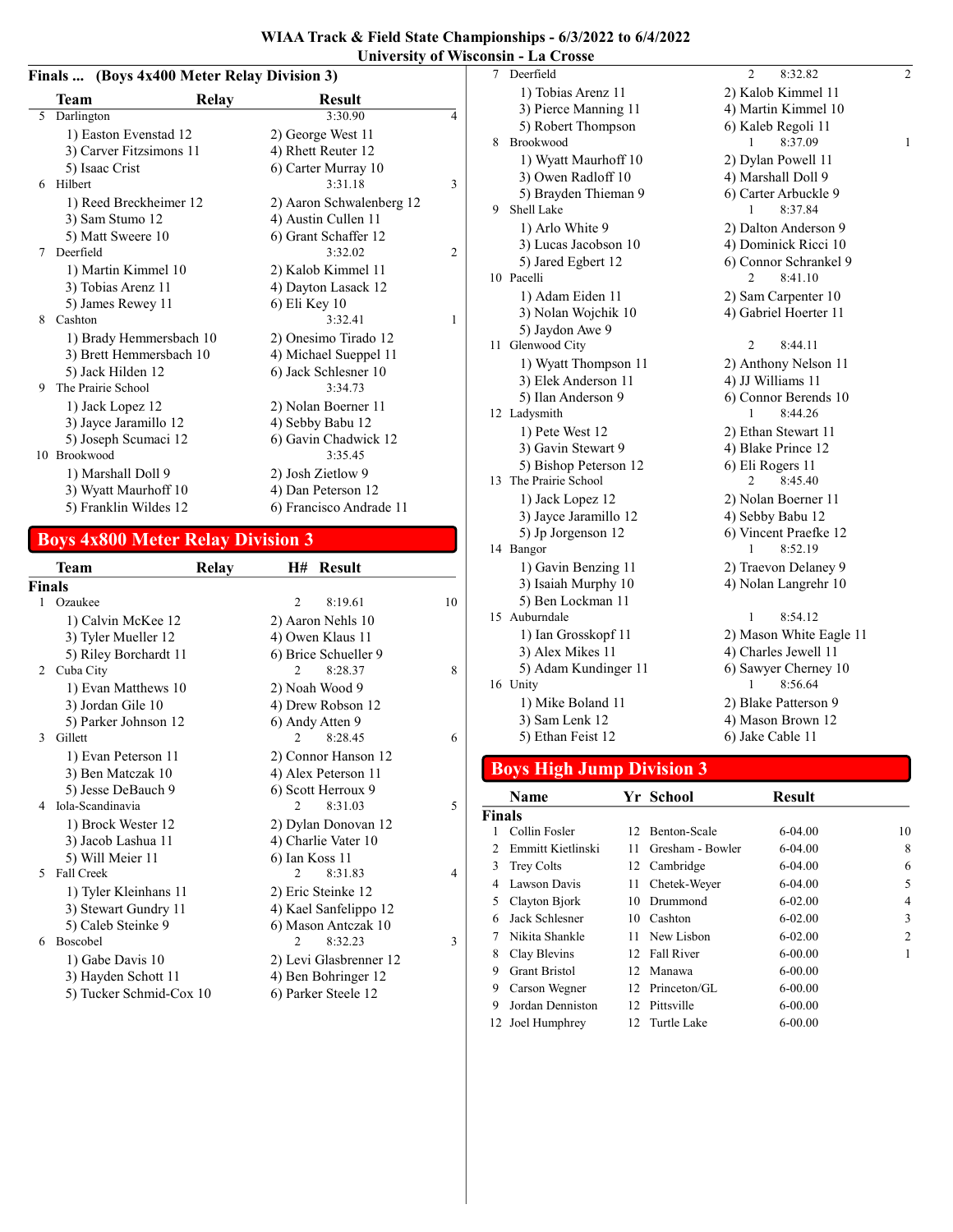| Finals  (Boys High Jump Division 3) |               |               |  |
|-------------------------------------|---------------|---------------|--|
| <b>Name</b>                         | Yr School     | <b>Result</b> |  |
| 13 Karter Schroeder                 | 11 Bonduel    | $5 - 10.00$   |  |
| 14 Isaac Dhyanchand                 | 12 Lancaster  | $5 - 10.00$   |  |
| --- Bennett Schmidt                 | 10 Shiocton   | NH            |  |
| --- Ethan Rupakus                   | 12 Elmwood-PC | NH            |  |

#### Boys Pole Vault Division 3

|               | Name                |    | Yr School    | <b>Result</b> |     |
|---------------|---------------------|----|--------------|---------------|-----|
| <b>Finals</b> |                     |    |              |               |     |
|               | Caden Decker        | 12 | Athens       | 14-09.00      | 10  |
| 2             | Ryan Peel           | 10 | Athens       | 13-00.00      | 8   |
| 3             | Seth Breuer         | 12 | River Ridge  | 13-00.00      | 5.5 |
| 3             | Kaden Kimball       | 10 | Princeton/GL | 13-00.00      | 5.5 |
| 5             | Sam Crenshaw        | 10 | Bangor       | 12-06.00      | 3.5 |
| 5             | <b>Triton Robey</b> | 11 | New Auburn   | 12-06.00      | 3.5 |
| 7             | Harrison Zipperer   | 12 | Unity        | 12-06.00      | 2   |
| 8             | Logan Amacher       | 11 | Owen-Withee  | 12-06.00      | 1   |
| 9             | Demetrius Bergmann  | 10 | Alma - Pepin | 12-00.00      |     |
| 10            | Jason Berube        | 12 | Three Lakes  | 12-00.00      |     |
| 10            | <b>Karson Bins</b>  | 11 | Crivitz      | 12-00.00      |     |
|               | 12 Garret Clark     | 11 | Princeton/GL | 11-06.00      |     |
|               | 12 Nick Schroeder   | 12 | Pacelli      | 11-06.00      |     |
| 14            | Aaron Burkman       | 11 | Grantsburg   | 11-06.00      |     |
|               | Jarod Falkner       | 11 | Mondovi      | NH            |     |
|               | Zakaree Reinwald    | 11 | Dodgeland    | NH            |     |
|               | <b>Carter Niles</b> | 12 | Cuba City    | NΗ            |     |

### Boys Long Jump Division 3

|               | Name                   |                 | Yr School        | H#             | Result   |                |
|---------------|------------------------|-----------------|------------------|----------------|----------|----------------|
| <b>Finals</b> |                        |                 |                  |                |          |                |
|               | Terrence Roberson      | 12 <sup>1</sup> | Auburndale       | $\mathcal{L}$  | 21-11.75 | 10             |
| 2             | Stephen Munson         | 12              | North Crawford   | $\mathfrak{D}$ | 21-07.75 | 8              |
| 3             | Caden Wold             | 10              | Boyceville       | 2              | 21-03.25 | 6              |
| 4             | Parker Prahl           | 12              | Iola-Scandinavia | 1              | 20-10.75 | 5              |
| 5             | Caden Healy            | 11              | Colby            | 2              | 20-10.25 | 4              |
| 6             | Ev Brehm               | 12              | Edgar            | 1              | 20-07.75 | 3              |
| 7             | <b>Easton Evenstad</b> | 12              | Darlington       | 1              | 20-00.75 | $\overline{2}$ |
| 8             | <b>Brady Klatt</b>     | 11              | Glenwood City    | 2              | 19-10.00 | 1              |
| 9             | <b>Trevor Asher</b>    | 11              | Elmwood-PC       | $\mathfrak{D}$ | 19-09.50 | <b>NWI</b>     |
| 10            | Devin Seth             | 12              | Pardeeville      | $\mathfrak{D}$ | 19-06.25 | <b>NWI</b>     |
| 11            | Mason Leeser           | 11              | Cuba City        | 2              | 19-03.50 | <b>NWI</b>     |
| 12            | Dustin Mohler          | 12              | Mondovi          | 1              | 19-01.25 | <b>NWI</b>     |
| 13            | Ty Kershner            | 12              | Ithaca/Weston    | 1              | 18-10.00 | <b>NWI</b>     |
| 14            | <b>Blake Smith</b>     | 11              | Florence         | 1              | 18-03.50 | <b>NWI</b>     |
| 15            | Alex Schantner         | 12              | Prentice         | 1              | 17-07.00 | <b>NWI</b>     |
| 16            | Karson Redman          | 10              | Parkview         | 1              | 17-05.25 | <b>NWI</b>     |
|               |                        |                 |                  |                |          |                |

### Boys Triple Jump Division 3

|        | <b>Name</b>       | Yr School             |               | H# Result |    |
|--------|-------------------|-----------------------|---------------|-----------|----|
| Finals |                   |                       |               |           |    |
|        | <b>Trey Colts</b> | 12 Cambridge          |               | 45-08.25  | 10 |
|        | Dustin Mohler     | 12 Mondovi            | $\mathcal{L}$ | 45-00.25  | 8  |
|        | Emmitt Kietlinski | 11 Gresham - Bowler 2 |               | 44-11.00  | 6  |
|        | Ev Brehm          | 12 Edgar              |               | 44-01.00  |    |
|        | Stephen Munson    | 12 North Crawford     | $\mathcal{L}$ | 43-01.75  | 4  |

|    | 6 Noah Flood-Elyafi |     | 12 Parkview         | $\mathfrak{D}$ | 43-00.50     | 3              |
|----|---------------------|-----|---------------------|----------------|--------------|----------------|
|    | Ethan Tratz         | 12. | Wild Rose           | 2              | $42 - 11.50$ | $\overline{c}$ |
| 8  | Lawson Davis        | 11  | Chetek-Weyer        | 1              | $42 - 10.50$ | 1              |
| 9  | Nick Kasper         | 11  | Cumberland          | 1              | $42 - 05.25$ | <b>NWI</b>     |
|    | 10 Parker Prahl     |     | 12 Iola-Scandinavia | 2              | 42-03.75     | <b>NWI</b>     |
|    | 11 Leo Hagberg      | 11  | Fall Creek          | 1              | $42 - 00.50$ | <b>NWI</b>     |
|    | 12 Aiden Neduzak    | 11  | <b>Nekoosa</b>      | 1              | $41 - 10.00$ | <b>NWI</b>     |
|    | 13 Trevor Asher     | 11  | Elmwood-PC          | 1              | 41-01.50     | <b>NWI</b>     |
|    | 14 Carson Wegner    |     | 12 Princeton/GL     | 1              | 40-09.50     | <b>NWI</b>     |
| 15 | <b>Bret Sell</b>    | 11  | Princeton/GL        | 1              | 39-05.75     | <b>NWI</b>     |
|    | --- Blake Prince    |     | Ladysmith           | 1              | <b>FOUL</b>  |                |

# Boys Shot Put Division 3

|        | Name             |    | Yr School        | Н#             | <b>Result</b> |                |
|--------|------------------|----|------------------|----------------|---------------|----------------|
| Finals |                  |    |                  |                |               |                |
| 1      | Aiden Janke      | 11 | Athens           | 2              | 54-08.50      | 10             |
| 2      | Beau Kopp        | 12 | Cuba City        | 2              | 52-01.50      | 8              |
| 3      | Ryan Whittlinger | 11 | Fall Creek       | $\overline{c}$ | 50-09.50      | 6              |
| 4      | Mason Roenz      | 12 | Neillsville      | 1              | 49-04.00      | 5              |
| 5      | Reed Breckheimer | 12 | Hilbert          | 2              | 48-11.00      | $\overline{4}$ |
| 6      | Gage Hall        | 12 | Grantsburg       | 2              | 48-10.25      | 3              |
| 7      | Soren Johnson    | 12 | Fall Creek       | 1              | 48-07.50      | $\overline{2}$ |
| 8      | Gavin Tegels     | 12 | Cadott           | 2              | 47-00.00      | 1              |
| 9      | Nolan Boudry     | 11 | St Mary's Spring | 2              | 46-04.50      |                |
| 10     | Eli Trzinski     | 12 | Rosholt          | 1              | 46-00.00      |                |
| 11     | Manny Kingston   | 11 | Fall River       | 1              | 45-03.00      |                |
| 12     | Andrew Fedie     | 12 | Durand           | 1              | 45-00.25      |                |
| 13     | Jacob Klitzke    | 11 | Shiocton         | 1              | 44-09.50      |                |
| 14     | Caleb Marchwick  | 12 | Ithaca/Weston    | 2              | 44-09.00      |                |
| 15     | Vince Mancheski  | 12 | Deerfield        | 1              | 42-03.25      |                |
|        | 16 Derek Thiex   | 11 | Siren            | 1              | 40-02.00      |                |

### Boys Discus Throw Division 3

|               | Name                |    | Yr School         | Н#             | Result |    |
|---------------|---------------------|----|-------------------|----------------|--------|----|
| <b>Finals</b> |                     |    |                   |                |        |    |
| 1             | Beau Kopp           | 12 | Cuba City         | 2              | 167-05 | 10 |
| 2             | Manny Kingston      | 11 | <b>Fall River</b> | 2              | 155-00 | 8  |
| 3             | Gavin Proudfoot     | 12 | Luther            | 2              | 155-00 | 6  |
| 4             | Aiden Janke         | 11 | Athens            | 1              | 153-08 | 5  |
| 5             | Jesse Fowler        | 12 | Auburndale        | 2              | 149-05 | 4  |
| 6             | Mason Beder         | 11 | Wild Rose         | 1              | 148-05 | 3  |
| 7             | Soren Johnson       | 12 | <b>Fall Creek</b> | 2              | 147-02 | 2  |
| 8             | Andrew Gahan        | 9  | Living Word       | 1              | 144-10 | 1  |
| 9             | Marcus Bohl         | JR | Abbotsford        | 2              | 142-08 |    |
| 10            | Augustus Fink       | 11 | Three Lakes       | 1              | 138-08 |    |
| 11            | Caleb Marchwick     | 12 | Ithaca/Weston     | $\overline{c}$ | 138-05 |    |
| 12            | Nolan Boudry        | 11 | St Mary's Spring  | 1              | 137-00 |    |
| 13            | <b>Brady Klatt</b>  | 11 | Glenwood City     | 1              | 133-11 |    |
|               | 14 Ryan Whittlinger | 11 | Fall Creek        | 2              | 133-05 |    |
| 15            | Derek Thiex         | 11 | Siren             | 1              | 132-04 |    |
|               | 16 Collin Thier     | 10 | Hurley            | 1              | 131-07 |    |
|               | 17 Alex Swanson     | 12 | Colfax            | 1              | 126-09 |    |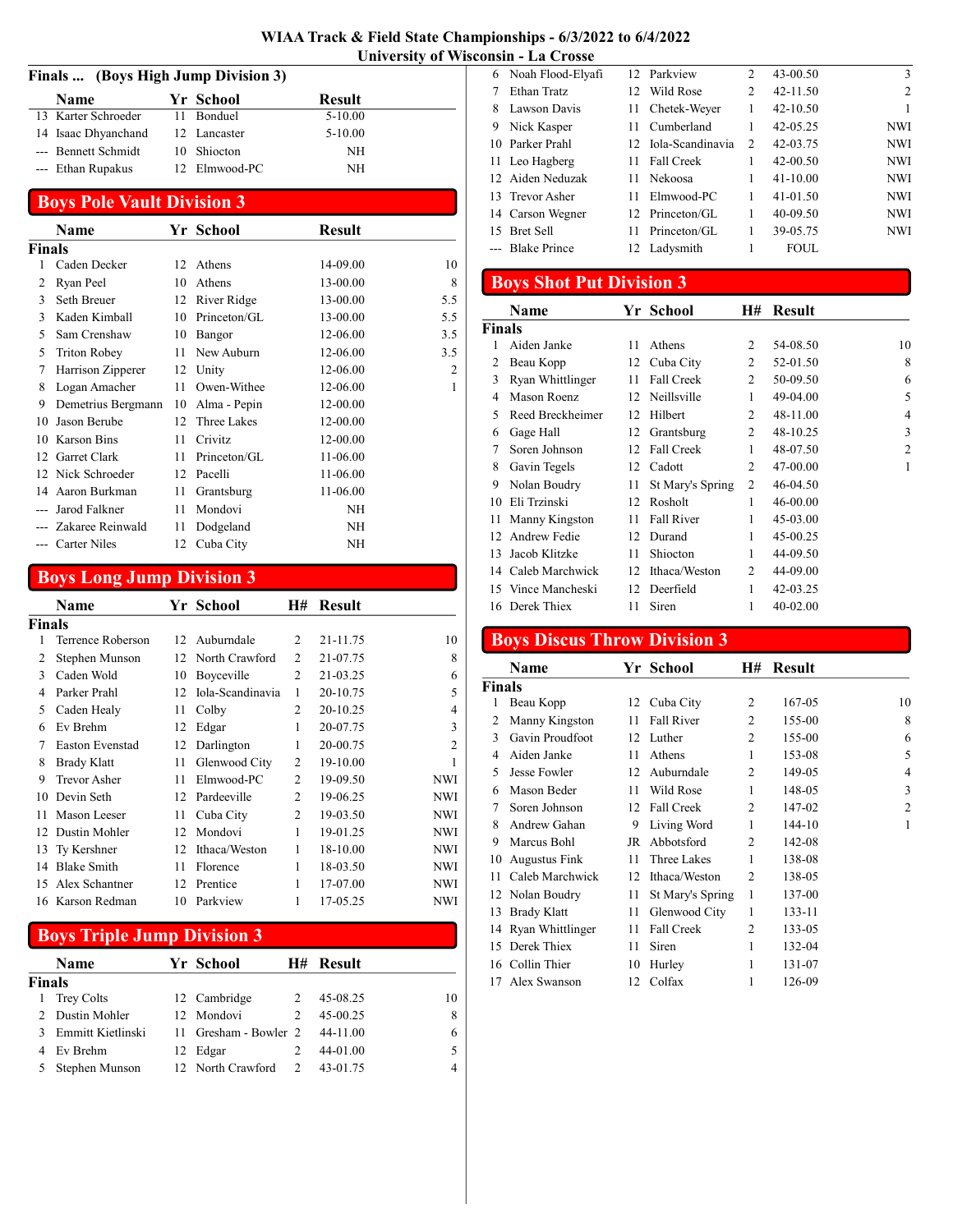|    | Men - Division 1 - Team Rankings - 18 Events Scored |                         |
|----|-----------------------------------------------------|-------------------------|
| 1) | Arrowhead                                           | 55.5                    |
|    | 2) Kimberly                                         | 36                      |
|    | 3) La Crosse Central                                | 35                      |
|    | 4) Hartford Union                                   | 28                      |
| 5) | Waunakee                                            | 24                      |
|    | 6) Oconomowoc                                       | 21.5                    |
|    |                                                     |                         |
| 7) | Wauwatosa East                                      | 20.5                    |
| 8) | Menomonee Falls                                     | 20                      |
|    | 8) Hortonville                                      | 20                      |
|    | 8) Middleton                                        | 20                      |
|    | 11) Milwaukee Lutheran                              | 19.5                    |
|    | 12) De Pere                                         | 19                      |
|    | 12) Oshkosh North                                   | 19                      |
|    | 12) Menomonie                                       | 19                      |
|    | 15) Reedsburg Area                                  | 18                      |
|    | 16) Bay Port                                        | 17                      |
|    | 17) New Richmond                                    | 16                      |
|    | 18) Oregon                                          | 14                      |
|    | 19) Westosha Central                                | 13                      |
|    | 19) Waukesha North                                  | 13                      |
|    | 21) Eau Claire North                                | 12                      |
|    | 21) Racine Horlick                                  | 12                      |
|    | 21) Kenosha Bradford                                | 12                      |
|    | 21) Homestead                                       | 12                      |
|    | 21) Wisconsin Lutheran                              | 12                      |
|    | 21) Whitefish Bay                                   | 12                      |
|    | 27) Fort Atkinson                                   | 11                      |
|    | 27) Port Washington                                 | 11                      |
|    | 29) West De Pere                                    | 10                      |
|    | 29) Racine Park                                     | 10                      |
|    | 29) Waterford Union                                 | 10                      |
|    |                                                     |                         |
|    | 32) Verona Area                                     | 9.5                     |
|    | 33) Sun Prairie                                     | 8.5                     |
|    | 34) Waukesha South                                  | 8                       |
|    | 34) Wausau West                                     | 8                       |
|    | 36) Brookfield East                                 | 7                       |
|    | 37) Whitnall                                        | 6                       |
|    | 37) Greendale                                       | 6                       |
|    | 37) Madison Memorial                                | 6                       |
|    | 40) Stevens Point                                   | 5                       |
|    | 40) Nicolet                                         | 5                       |
|    | 40) Holmen                                          | 5                       |
|    | 40) Oshkosh West                                    | 5                       |
|    | 40) Sussex Hamilton                                 | 5                       |
|    | 45) Franklin                                        | 4.5                     |
|    | 46) Fond du Lac                                     | 4                       |
|    | 46) Shawano Community                               | 4                       |
|    | 48) Onalaska                                        | 3                       |
|    | 48) Oak Creek                                       | 3                       |
|    | 48) Mukwonago                                       | $\overline{\mathbf{3}}$ |
|    | 48) River Falls                                     | $\mathfrak{Z}$          |
|    | 48) Cedarburg                                       | 3                       |
|    | 48) Pewaukee                                        | 3                       |
|    | 54) Eau Claire Memorial                             | $\overline{c}$          |
|    | 54) Hudson                                          | $\overline{c}$          |
|    | 54) Watertown                                       | $\overline{c}$          |
|    | 54) Madison East                                    | $\overline{c}$          |
|    | 58) Kettle Moraine                                  | 1                       |
|    | 58) Chippewa Falls                                  | 1                       |
|    | 58) Badger                                          | 1                       |
|    | 58) D. C. Everest                                   | 1                       |
|    | 58) Appleton North                                  | 1                       |

58) Appleton North 1

| 58) West Bend West   |     |
|----------------------|-----|
| 58) Sheboygan South  |     |
| 65) Green Bay Preble | 0.5 |

| Men - Division 2 - Team Rankings - 18 Events Scored |    |
|-----------------------------------------------------|----|
| 1) Shorewood                                        | 46 |
| 2) Lodi                                             | 45 |
| 3) New London                                       | 29 |
| 4) Valders                                          | 28 |
| 4) Aquinas                                          | 28 |
| 6) Jefferson                                        | 26 |
| 7) Osceola                                          | 24 |
| 7) Beloit Turner                                    | 24 |
| 9) Little Chute                                     | 20 |
| Ellsworth                                           | 18 |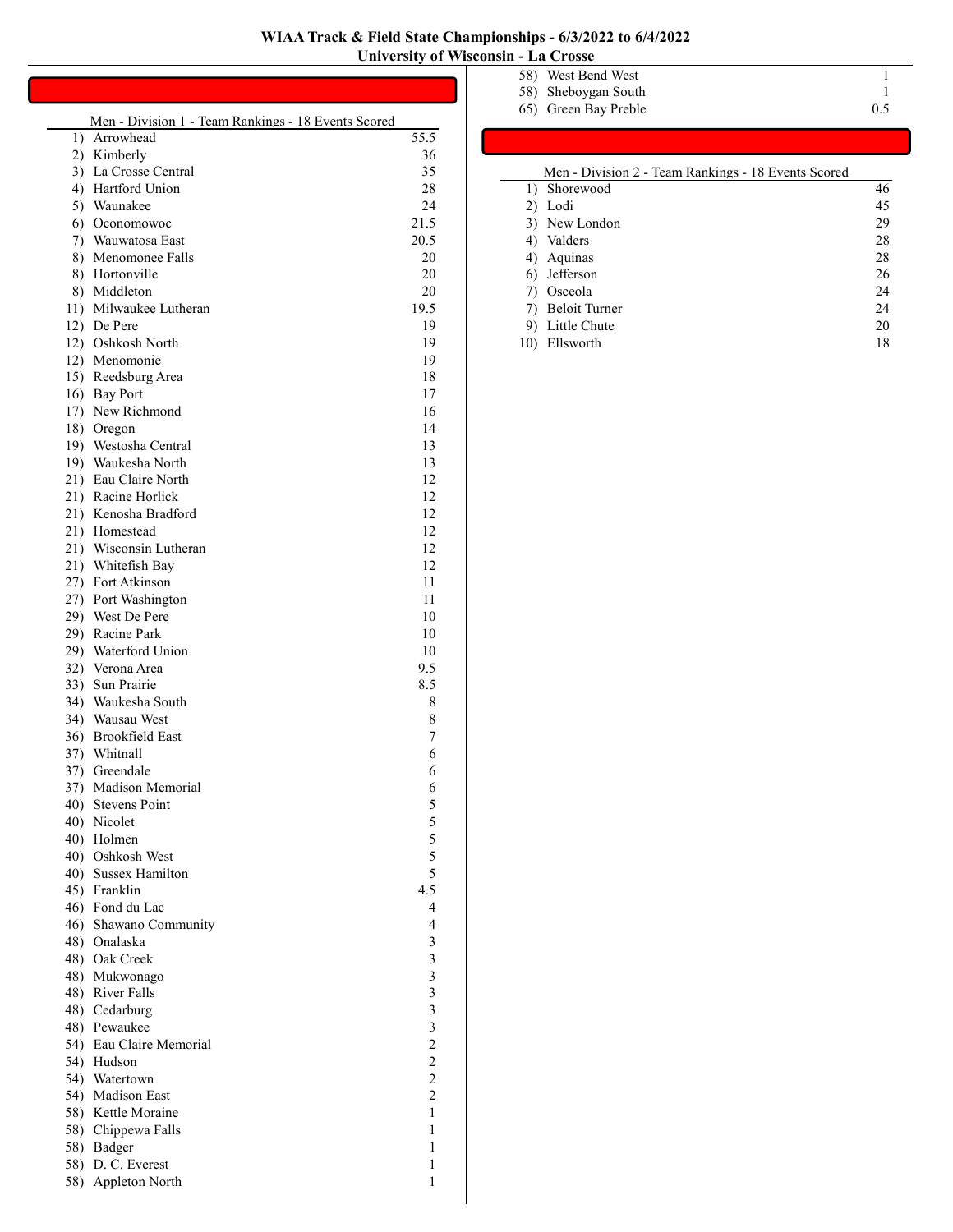| WIAA Track & Field State Championships - 6/3/2022 to 6/4/2022 |  |
|---------------------------------------------------------------|--|
| University of Wisconsin - La Crosse                           |  |

|     |                                    | ештегэнд ог                                |
|-----|------------------------------------|--------------------------------------------|
|     | 11) University School of Milwaukee | 17                                         |
|     | 11) Monroe                         | 17                                         |
|     | 11) La Crosse Logan                | 17                                         |
|     | 14) Denmark                        | 16.5                                       |
|     | 15) Madison Edgewood               | 16                                         |
|     | 15) McFarland                      | 16                                         |
|     | 17) New Berlin West                | 15.5                                       |
|     | 18) Kettle Moraine Lutheran        | 15                                         |
|     | 19) Fox Valley Lutheran            | 14                                         |
|     | 20) Kewaskum                       | 13                                         |
|     | 21) Freedom                        | 11.5                                       |
|     | 22) Medford Area                   | 11                                         |
|     | 22) Catholic Memorial              | 11                                         |
|     | 24) Pius XI Catholic               | 10                                         |
|     | 24) Lake Mills                     | 10                                         |
|     | 24) Watertown Luther Prep          | 10                                         |
|     | 27) Martin Luther                  | 9                                          |
|     | 27) Big Foot                       | 9                                          |
|     | 27) Platteville                    | 9                                          |
|     | 30) Two Rivers                     | 8                                          |
|     | 30) Black River Falls              | 8                                          |
|     | 30) Notre Dame Academy             | 8                                          |
|     | 30) Lakeland Union                 | 8                                          |
|     | 34) Winneconne                     | 7                                          |
|     | 34) Lakeside Lutheran              | 7                                          |
|     | 36) Mauston                        | 6                                          |
|     | 36) New Berlin Eisenhower          | 6                                          |
|     | 36) Brown Deer                     | 6                                          |
|     | 36) Plymouth                       | 6                                          |
|     | 36) St. Croix Falls                | 6                                          |
|     | 41) Northwestern                   | 5                                          |
|     | 41) Luxemburg-Casco                |                                            |
|     | 41) Waupun Area                    |                                            |
|     | 41) Stratford                      | 5 5 5 5 5                                  |
|     | 41) Rice Lake                      |                                            |
|     | 41) Somerset                       |                                            |
|     | 41) Grafton                        | 5                                          |
|     | 48) Prescott                       | 4.5                                        |
|     | 49) River Valley                   | 4                                          |
|     | 49) Winnebago Lutheran Academy     | 4                                          |
|     | 49) Campbellsport                  | $\overline{\mathbf{4}}$                    |
|     | 49) Gale-Ettrick-Trempealeau       | $\overline{\mathcal{A}}$                   |
| 53) | Sheboygan Falls                    | 3                                          |
|     | 53) Antigo                         | 3                                          |
| 53) | Ripon                              | $\overline{\mathbf{3}}$                    |
| 53) | Barron                             | $\overline{\mathbf{3}}$                    |
|     | 57) Pioneer Westfield              | 2.5                                        |
|     | 58) Racine St. Catherine's         | $\overline{c}$                             |
| 58) | Dodgeville/Mineral Point           |                                            |
| 58) | Omro                               | $\frac{2}{2}$                              |
| 58) | Whitewater                         |                                            |
| 58) | Xavier                             |                                            |
|     | 58) Wrightstown                    | $\begin{array}{c} 2 \\ 2 \\ 2 \end{array}$ |
| 58) | Wittenberg-Birnamwood              | $\overline{\mathbf{c}}$                    |
| 58) | Sugar River                        | $\overline{\mathbf{c}}$                    |
| 58) | Portage                            | $\overline{c}$                             |
| 67) | Westby                             | 1.5                                        |
| 68) | Arcadia                            | 1                                          |
|     |                                    |                                            |

| Men - Division 3 - Team Rankings - 18 Events Scored |    |
|-----------------------------------------------------|----|
| 1) Chetek-Weyerhaeuser                              |    |
| 2) Athens                                           | 35 |
| 3) Durand                                           | 30 |

3) Durand 30<br>4) Grantsburg 28

 $4)$  Grantsburg

| 5)  | Glenwood City     | 27 |
|-----|-------------------|----|
| 6)  | Eau Claire Regis  | 26 |
| 6)  | Cuba City         | 26 |
| 8)  | Howards Grove     | 23 |
| 9)  | Shiocton          | 20 |
| 9)  | North Crawford    | 20 |
| 9)  | Cambridge         | 20 |
| 12) | McDonell Central  | 16 |
| 13) | Iola-Scandinavia  | 15 |
| 13) | Washburn          | 15 |
| 13) | Neillsville       | 15 |
| 13) | Edgar             | 15 |
| 17) | Gresham - Bowler  | 14 |
| 17) | Auburndale        | 14 |
| 17) | Fall Creek        | 14 |
| 17) | Reedsville        | 14 |
| 21) | Wauzeka-Steuben   | 13 |
| 22) | Weyauwega-Fremont | 12 |
| 22) | Deerfield         | 12 |
| 22) | Shell Lake        | 12 |
| 22) | Hilbert           | 12 |
| 26) | Lancaster         | 11 |
|     |                   |    |